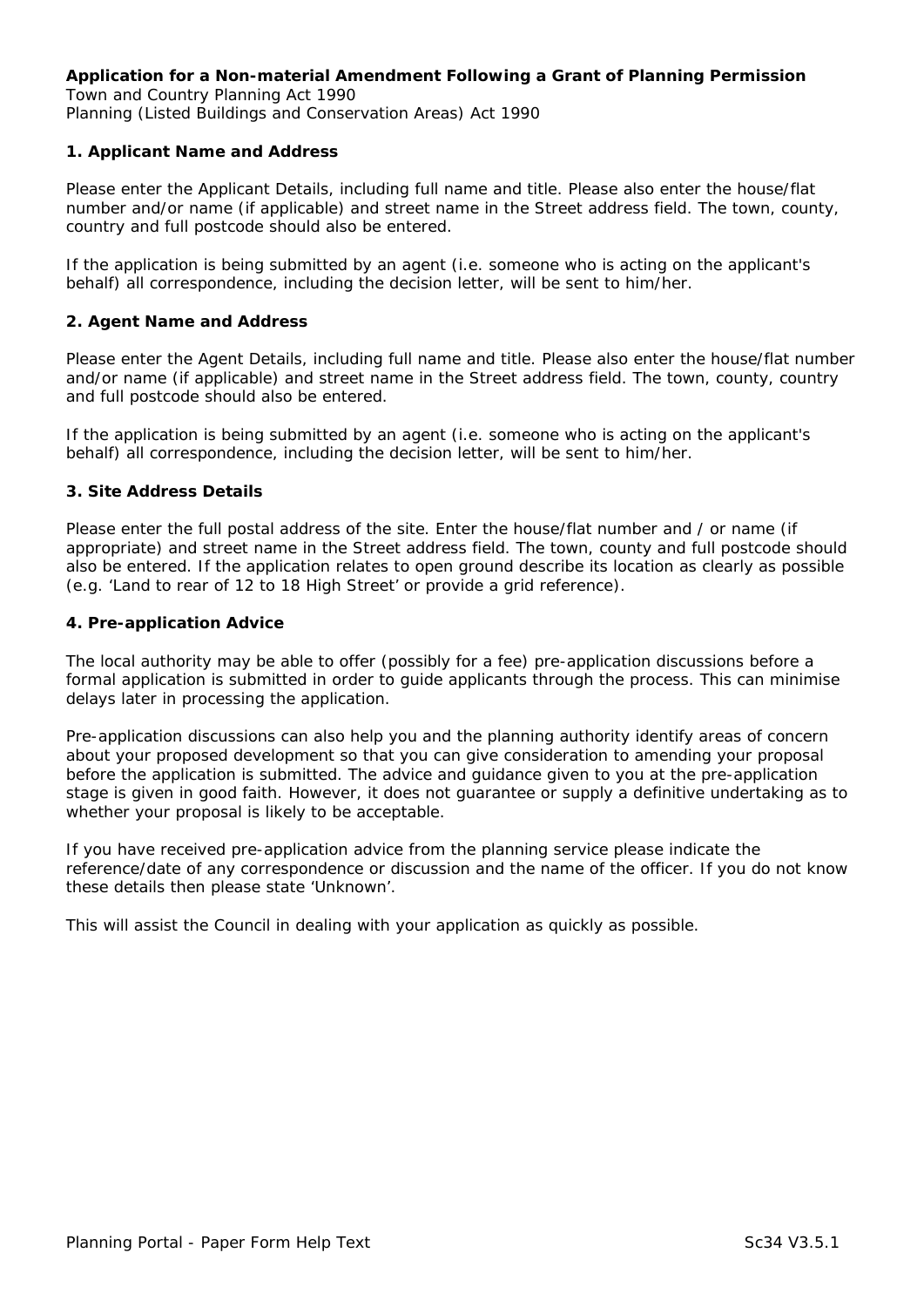# **5. Eligibility**

Only a person who has an interest in the land to which the non-material amendments relates, or someone else acting on their behalf, can apply. Examples of people with a legal interest in the land are:

- A freeholder
- A holder of a lease of over 7 years (whether as head lessee, sub-lessee or tenant of an agricultural holding)
- A mortgagee
- Someone with an estate contract (i.e. an option to acquire a legal interest in the land or a contract to purchase the land)

If you are not the sole owner of all the land to which this application relates, you are required to notify any other owners or tenants of agricultural holdings of this application, as set out in article 9(3) of the Town and Country Planning (Development Management Procedure) (England) Order 2010.

This notification must state what the application is for, and where the person can view a copy of it, and that any representations about the application must be made to the local planning authority within 14 days of the date when the notice is given.

### [Download a copy of the notice.](http://www.planningportal.gov.uk/uploads/nma_notice.pdf)

If notification has been given under this section, you must include details of everyone notified. It is not necessary as part of this application to seek to identify any unknown owners, as this will have been done as part of the original application.

If you do not have an interest in the part of the land to which the proposed non-material amendment relates, or notification is required under article 9(3) but has not been carried out, you will not be able to proceed with this application.

### **6. Council Employee / Member**

You must declare whether the applicant or agent is a member of the council's staff, an elected member of the Council or related to a member of staff or elected member of the Council.

Serving elected members or planning officers who submit their own planning applications should play no part in their determination and such applications should be determined by the planning committee rather than by planning officers under delegated powers.

For the purposes of this question, 'related to' means related, by birth or otherwise, closely enough that a fair-minded and informed observer, having considered the facts, would conclude that there was a real possibility of bias on the part of the decision-maker in the local planning authority.